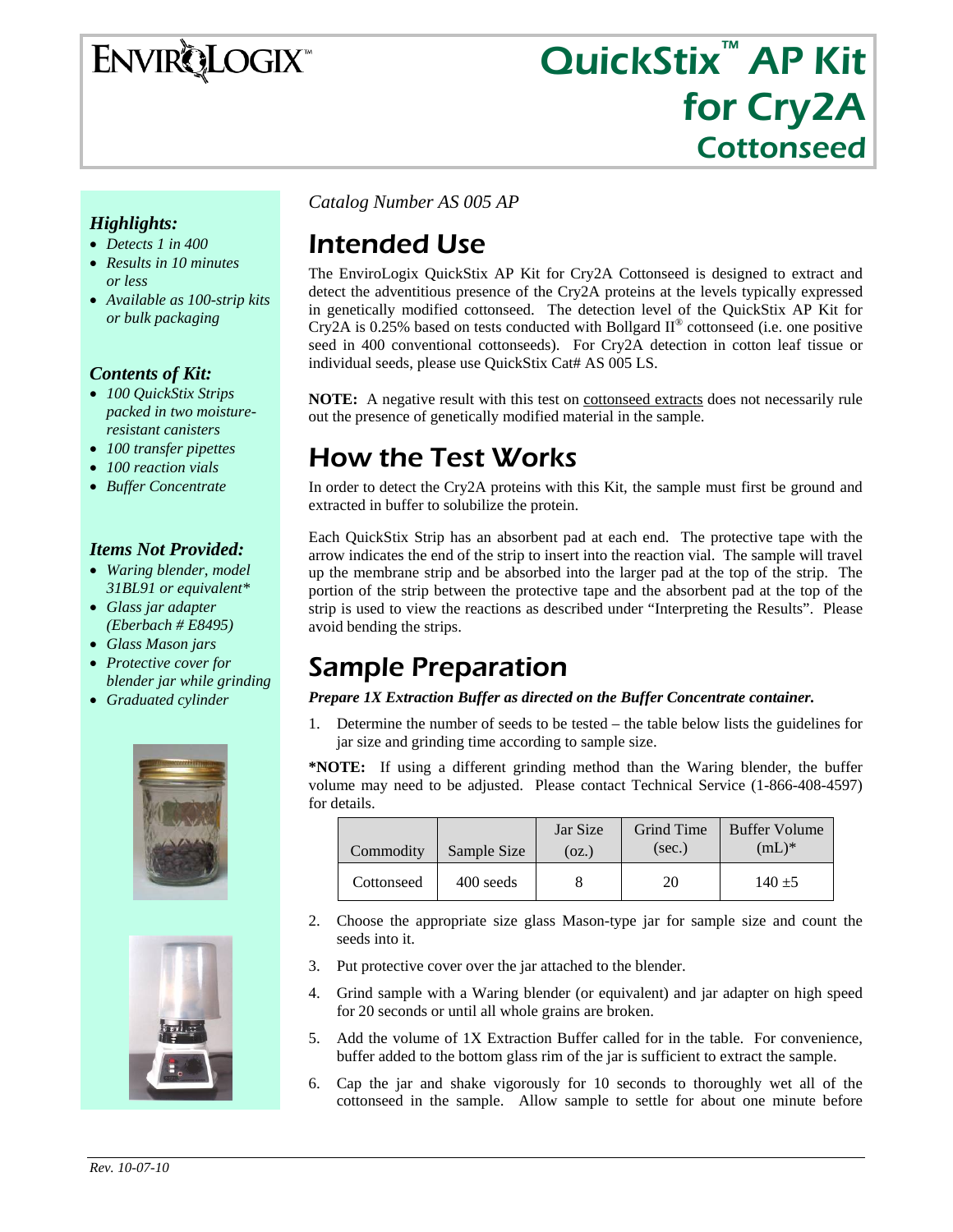

*Avoid pulling up particles when drawing sample* 



*Any clearly discernable pink Test Line is considered positive*  drawing off liquid. Best results are achieved when samples are tested immediately after extraction.

- 7. Draw up enough liquid portion from above the settled sample to fill the long narrow tip of the transfer pipette up to the line at the top of the flared portion of the pipette bulb. Avoid pulling up particles. Dispense extract into reaction vial.
- 8. To prevent cross-contamination, thoroughly clean blender parts and jars to remove dust and residue prior to preparation of a second sample. Use a new transfer pipette and reaction vial for each sample.

# How to Run the QuickStix Strip Test

- 1. Allow refrigerated canisters to come to room temperature before opening. Remove the QuickStix Strips to be used. Avoid bending the strips. Reseal the canister immediately.
- Place the strip into the reaction vial. The sample will travel up the strip. Reaction vials will stand on their own or may be inserted into the cardboard rack provided.
- 3. Allow the strip to develop for 10 minutes before making final assay interpretations. Positive sample results may become obvious much more quickly.
- 4. To retain the strip, cut off and discard the bottom section of the strip covered by the arrow tape.

## Interpreting the Results

Development of the Control Line within 10 minutes indicates that the strip has functioned properly. Any strip that does not develop a Control Line should be discarded and the sample re-tested using another strip.

If the sample extract contains Cry2A, a second line (Test Line) will develop on the membrane strip between the Control Line and the protective arrow tape. The results should be interpreted as positive for Cry2A expression.

If no Test Line is observed after 10 minutes, the results should be interpreted as negative. A negative result means the sample contains less than 0.25% of Cry2A.



# Kit Storage

QuickStix strips can be stored at room temperature, or refrigerated for a longer shelf life. Note the shelf life on the kit box for each storage temperature. The kit may be used in field applications; however, prolonged exposure to high temperatures may adversely affect the test results. Do not open the desiccated canister until ready to use the test strips.

## Precautions and Notes

- This kit is designed to screen for presence or absence only, and is not meant to be quantitative.
- This product is currently not applicable for use in any other crop or in leaf or individual seed testing.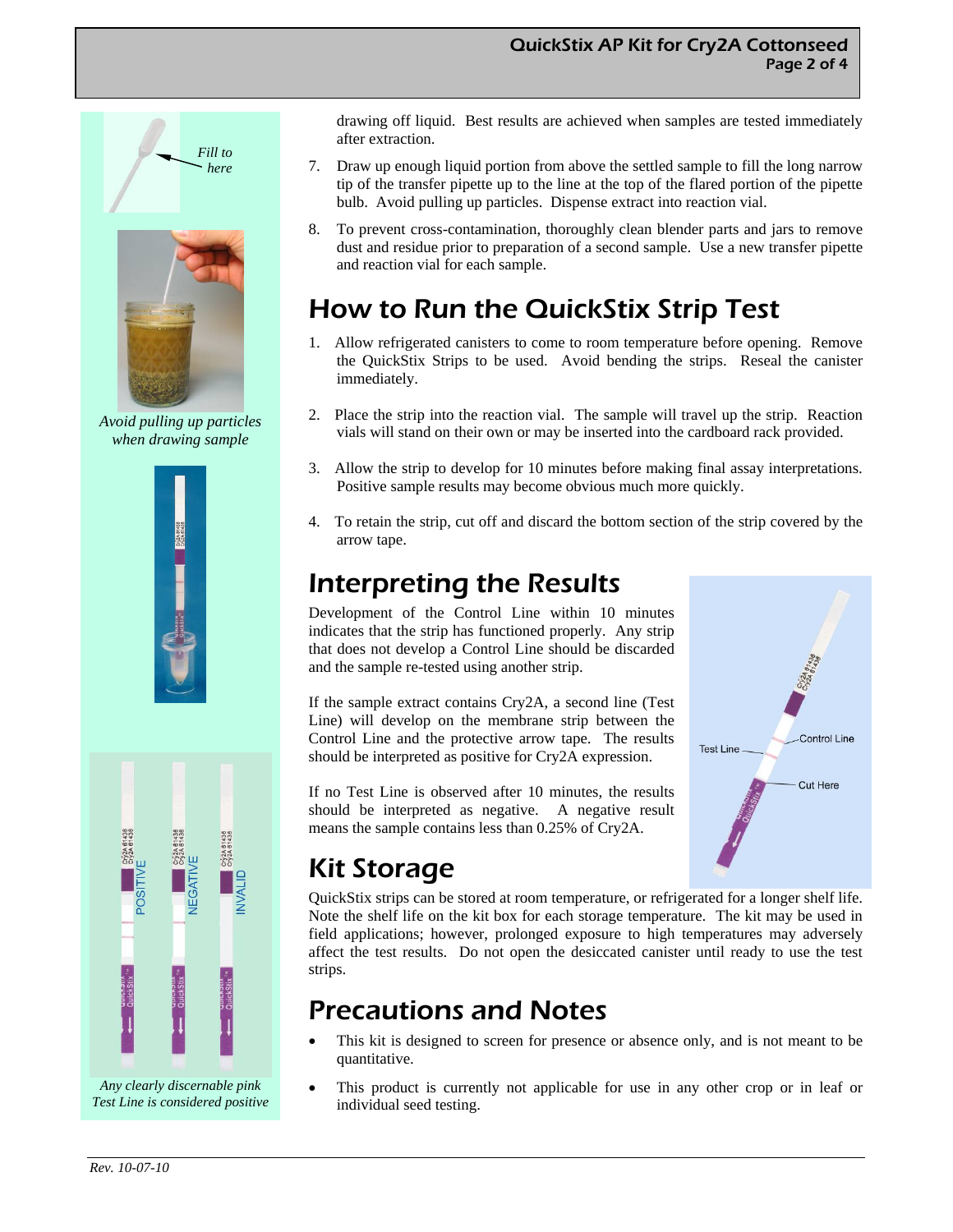

- As with all tests, it is recommended that results be confirmed by an alternate method if necessary.
- The assay has been optimized to be used with the protocol provided in the kit. Deviation from this protocol may invalidate the results of the test.
- The results generated through the proper use of this diagnostic tool reflect the condition of the working sample directly tested. Extrapolation as to the condition of the originating lot, from which the working sample was derived, should be based on sound sampling procedures and statistical calculations which address random sampling effects, non-random seed lot sampling effects and assay system uncertainty. A negative result obtained when properly testing the working sample does not necessarily mean the originating lot is entirely negative for the analyte or protein in question.
- Warning: a strong positive result may safely be interpreted in as little as 2 minutes after sample addition. It is not safe to interpret weak positive or negative results prior to 10 minutes.
- The assay has been optimized to develop an easily discernable red line at 1 in 400; experienced users may detect faint lines in samples with even lower concentrations.
- Centrifuging samples briefly (30 seconds at 6000xg or more) may clarify samples. Pelleting fine particulates and separating oils from the aqueous portion containing detectable proteins can improve sample flow, reduce background, and aid interpretation.
- DO NOT leave in direct sunlight or in vehicle. Protect all components from hot or cold extremes of temperature when not in use.